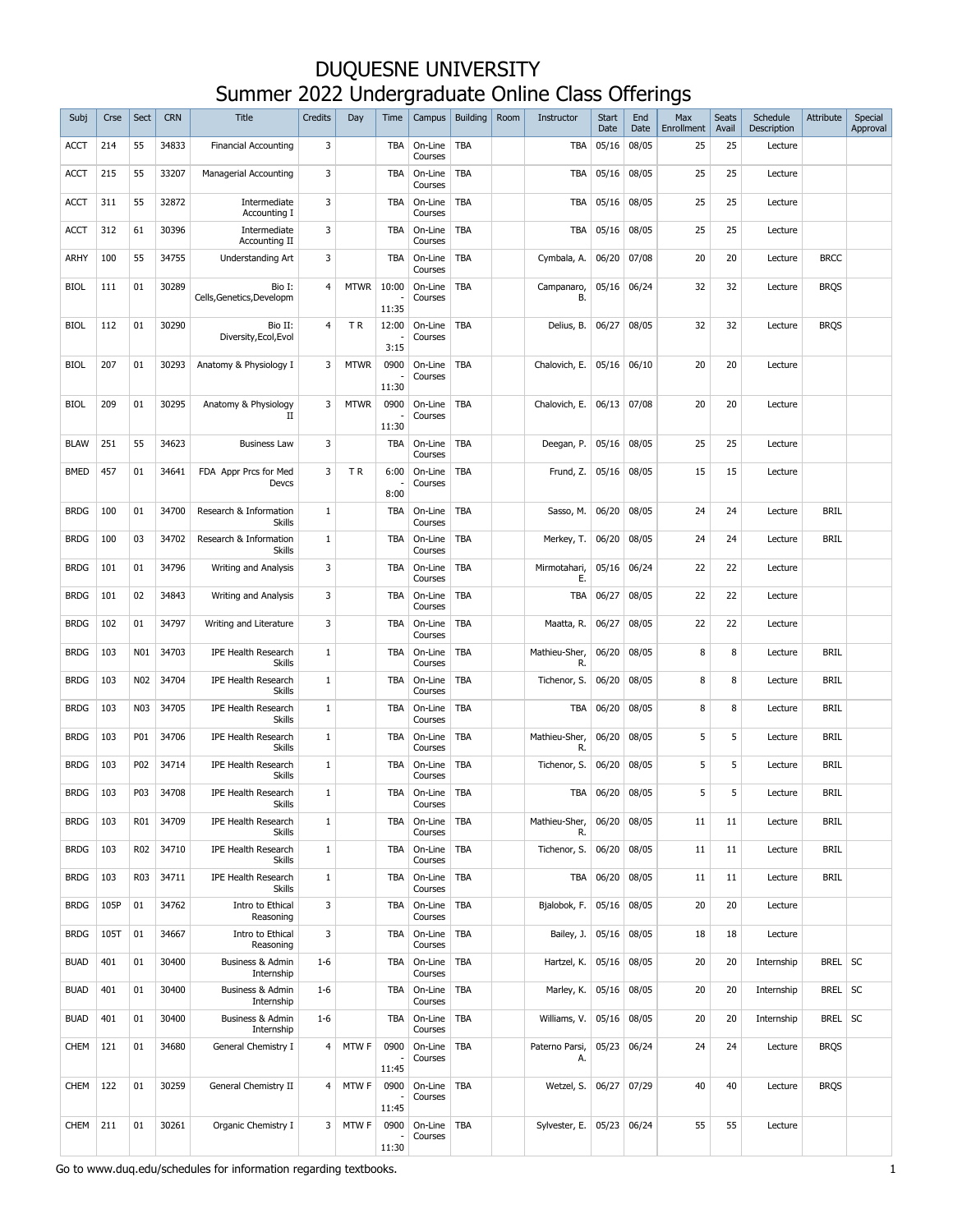| Subj        | Crse | Sect | <b>CRN</b> | <b>Title</b>                               | <b>Credits</b> | Day          | Time          | Campus             | <b>Building</b> | Room | Instructor          | <b>Start</b><br>Date | End<br>Date | Max<br>Enrollment | <b>Seats</b><br>Avail | Schedule<br>Description | Attribute   | Special<br>Approval |
|-------------|------|------|------------|--------------------------------------------|----------------|--------------|---------------|--------------------|-----------------|------|---------------------|----------------------|-------------|-------------------|-----------------------|-------------------------|-------------|---------------------|
| <b>CHEM</b> | 212  | 01   | 30263      | Organic Chemistry II                       | 3              | MTW F        | 0900<br>11:30 | On-Line<br>Courses | <b>TBA</b>      |      | Sylvester, E.       | 06/27                | 07/29       | 65                | 65                    | Lecture                 |             |                     |
| <b>CLSX</b> | 123  | 01   | 34352      | Greek and Roman<br>Mythology               | 3              |              | <b>TBA</b>    | On-Line<br>Courses | <b>TBA</b>      |      | Miller, S.          | 05/16                | 06/03       | 20                | 20                    | Lecture                 | <b>BRCC</b> |                     |
| <b>CLSX</b> | 123  | 01   | 34352      | Greek and Roman<br>Mythology               | 3              |              | <b>TBA</b>    | On-Line<br>Courses | <b>TBA</b>      |      | Miller, S.          | 05/16                | 06/03       | 20                | 20                    | Lecture                 | <b>BRSH</b> |                     |
| COMM        | 103  | 55   | 33602      | <b>Exploring Interpersonal</b><br>Commun   | 3              |              | <b>TBA</b>    | On-Line<br>Courses | TBA             |      | Harden Fritz,<br>J. | 05/16                | 07/08       | 18                | 18                    | Lecture                 | <b>BRCC</b> |                     |
| COMM        | 114  | 55   | 33603      | <b>Exploring Intercultural</b><br>Commun   | 3              |              | <b>TBA</b>    | On-Line<br>Courses | <b>TBA</b>      |      | Harden Fritz,<br>J. | 05/16                | 07/08       | 18                | 18                    | Lecture                 | <b>BRCC</b> |                     |
| <b>COMM</b> | 114  | 55   | 33603      | <b>Exploring Intercultural</b><br>Commun   | 3              |              | <b>TBA</b>    | On-Line<br>Courses | TBA             |      | Harden Fritz,<br>J. | 05/16                | 07/08       | 18                | 18                    | Lecture                 | <b>BRCF</b> |                     |
| <b>COMM</b> | 202W | 55   | 34197      | <b>Business &amp; Professional</b><br>Comm | 3              |              | <b>TBA</b>    | On-Line<br>Courses | <b>TBA</b>      |      | Butchart, G.        | 05/16                | 08/05       | 18                | 18                    | Lecture                 | <b>BRCC</b> |                     |
| <b>COMM</b> | 202W | 55   | 34197      | Business & Professional<br>Comm            | 3              |              | <b>TBA</b>    | On-Line<br>Courses | TBA             |      | Butchart, G.        | 05/16                | 08/05       | 18                | 18                    | Lecture                 | <b>BRCT</b> |                     |
| <b>COMM</b> | 202W | 55   | 34197      | Business & Professional<br>Comm            | 3              |              | <b>TBA</b>    | On-Line<br>Courses | <b>TBA</b>      |      | Butchart, G.        | 05/16                | 08/05       | 18                | 18                    | Lecture                 | <b>BRWR</b> |                     |
| <b>COMM</b> | 350  | 55   | 33627      | Communic &<br><b>Community Relations</b>   | 3              |              | <b>TBA</b>    | On-Line<br>Courses | TBA             |      | Deiuliis, S.        | 05/16                | 08/05       | 9                 | 9                     | Lecture                 |             |                     |
| <b>COMM</b> | 456W | 55   | 31872      | Organizational<br>Communication            | 3              |              | <b>TBA</b>    | On-Line<br>Courses | <b>TBA</b>      |      | Harden Fritz,<br>J. | 05/16                | 06/24       | 18                | 18                    | Lecture                 | <b>BRWR</b> |                     |
| <b>COMM</b> | 494W | 55   | 33226      | <b>Communication Ethics</b>                | 3              |              | <b>TBA</b>    | On-Line<br>Courses | TBA             |      | Harden Fritz,<br>J. | 06/27                | 08/05       | 18                | 18                    | Lecture                 | <b>BRCC</b> |                     |
| <b>COMM</b> | 494W | 55   | 33226      | <b>Communication Ethics</b>                | 3              |              | <b>TBA</b>    | On-Line<br>Courses | TBA             |      | Harden Fritz,<br>J. | 06/27                | 08/05       | 18                | 18                    | Lecture                 | <b>BRWR</b> |                     |
| COSC        | 350W | 01   | 34712      | Computers & Humanity                       | 3              | M W F        | 1:00<br>3:40  | On-Line<br>Courses | <b>TBA</b>      |      | Jararweh, Y.        | 05/16                | 06/24       | 25                | 25                    | Lecture                 | <b>BRWR</b> |                     |
| <b>ECON</b> | 201  | 55   | 34187      | Principles of Micro<br>Economics           | 3              |              | <b>TBA</b>    | On-Line<br>Courses | <b>TBA</b>      |      | Yakovlev, P.        | 05/16                | 08/05       | 25                | 25                    | Lecture                 | <b>BRCT</b> |                     |
| <b>ECON</b> | 201  | 55   | 34187      | Principles of Micro<br>Economics           | 3              |              | <b>TBA</b>    | On-Line<br>Courses | <b>TBA</b>      |      | Yakovlev, P.        | 05/16                | 08/05       | 25                | 25                    | Lecture                 | <b>BRSH</b> |                     |
| <b>ECON</b> | 202  | 55   | 34188      | Principles of Macro<br>Economics           | 3              |              | <b>TBA</b>    | On-Line<br>Courses | <b>TBA</b>      |      | Kumazawa,<br>R.     | 05/16                | 08/05       | 25                | 25                    | Lecture                 | <b>BRCT</b> |                     |
| <b>ECON</b> | 202  | 55   | 34188      | Principles of Macro<br>Economics           | 3              |              | <b>TBA</b>    | On-Line<br>Courses | <b>TBA</b>      |      | Kumazawa,<br>R.     | 05/16                | 08/05       | 25                | 25                    | Lecture                 | <b>BRSH</b> |                     |
| <b>ENGL</b> | 101  | 55   | 34149      | Multi-Genre Creative<br>Writing            | 3              |              | <b>TBA</b>    | On-Line<br>Courses | <b>TBA</b>      |      | Fried, J.           | 05/16                | 06/24       | 20                | 20                    | Lecture                 | <b>BRCC</b> |                     |
| <b>ENGL</b> | 203  | 01   | 33680      | Intro to Drama                             | 3              | <b>MTWRF</b> | 1:00<br>3:55  | On-Line<br>Courses | <b>TBA</b>      |      | Lane, J.            | 05/16                | 06/03       | 20                | 20                    | Lecture                 | <b>BRCC</b> |                     |
| <b>ENGL</b> | 210  | 01   | 34619      | SPST: Intro to<br>Shakespeare              | 3              |              | <b>TBA</b>    | On-Line<br>Courses | <b>TBA</b>      |      | Kurland, S.         | 05/16                | 06/24       | 20                | 20                    | Lecture                 | <b>BRCC</b> |                     |
| <b>ENGL</b> | 302W | 55   | 33586      | <b>Scientific Writing</b>                  | 3              |              | <b>TBA</b>    | On-Line<br>Courses | TBA             |      | Klucevsek, K.       | 05/16                | 07/08       | 18                | 18                    | Lecture                 | <b>BRCC</b> |                     |
| <b>ENGL</b> | 302W | 55   | 33586      | <b>Scientific Writing</b>                  | 3              |              | TBA           | On-Line<br>Courses | <b>TBA</b>      |      | Klucevsek, K.       | 05/16                | 07/08       | 18                | 18                    | Lecture                 | <b>BROS</b> |                     |
| <b>ENGL</b> | 302W | 55   | 33586      | <b>Scientific Writing</b>                  | 3              |              | <b>TBA</b>    | On-Line<br>Courses | <b>TBA</b>      |      | Klucevsek, K.       |                      | 05/16 07/08 | 18                | 18                    | Lecture                 | <b>BRWR</b> |                     |
| <b>ENGL</b> | 434W | 01   | 34795      | Spst: Celebrity Studies                    | 3              | $\top$       | 6:00<br>8:00  | On-Line<br>Courses | TBA             |      | Engel, L.           |                      | 05/16 06/24 | 10                | 10                    | Lecture                 | <b>BRWR</b> |                     |
| <b>FINC</b> | 313  | 55   | 34333      | <b>Business Finance</b>                    | 3              |              | <b>TBA</b>    | On-Line<br>Courses | <b>TBA</b>      |      | Niedenberger,<br>J. |                      | 05/16 08/05 | 25                | 25                    | Lecture                 |             |                     |
| <b>GLBH</b> | 185  | 01   | 34560      | Introduction to Global<br>Health           | 3              |              | <b>TBA</b>    | On-Line<br>Courses | TBA             |      | Boodoo, G.          |                      | 05/16 06/10 | 18                | 18                    | Lecture                 | <b>BRCF</b> |                     |
| <b>HIST</b> | 123  | 01   | 34393      | Greek & Roman<br>Mythology                 | 3              |              | <b>TBA</b>    | On-Line<br>Courses | TBA             |      | Miller, S.          | 05/16 06/03          |             | 20                | 20                    | Lecture                 | <b>BRCC</b> |                     |
| <b>HIST</b> | 123  | 01   | 34393      | Greek & Roman<br>Mythology                 | 3              |              | <b>TBA</b>    | On-Line<br>Courses | <b>TBA</b>      |      | Miller, S.          | 05/16 06/03          |             | 20                | 20                    | Lecture                 | <b>BRSH</b> |                     |
| <b>HIST</b> | 151  | 55   | 34757      | Shaping of the Modern<br>World             | 3              |              | <b>TBA</b>    | On-Line<br>Courses | <b>TBA</b>      |      | Tumblin, J.         | 05/16                | 06/03       | 20                | 20                    | Lecture                 | <b>BRCF</b> |                     |
| <b>HIST</b> | 151  | 55   | 34757      | Shaping of the Modern<br>World             | 3              |              | <b>TBA</b>    | On-Line<br>Courses | <b>TBA</b>      |      | Tumblin, J.         | 05/16 06/03          |             | 20                | 20                    | Lecture                 | <b>BRSH</b> |                     |
| <b>HIST</b> | 167  | 55   | 34810      | Gandhi and the 20th<br>Century             | 3              |              | <b>TBA</b>    | On-Line<br>Courses | TBA             |      | Maharaja, G.        | 05/16                | 06/03       | 20                | 20                    | Lecture                 | <b>BRSH</b> |                     |
| HIST        | 174  | 55   | 34756      | Sacred<br>Places:Faith,Hist,Geogr          | 3              |              | <b>TBA</b>    | On-Line<br>Courses | <b>TBA</b>      |      | Trimarchi, C.       | 06/20                | 07/08       | 20                | 20                    | Lecture                 | <b>BRSH</b> |                     |
| <b>HONR</b> | 001  | 55   | 34651      | Honors On-Ramp                             | 0              |              | <b>TBA</b>    | On-Line<br>Courses | <b>TBA</b>      |      | Roberts, K.         | 06/27                | 07/29       | 100               | 100                   | Online                  |             |                     |
| <b>HONR</b> | 155  | 55   | 34764      | Intro Eth Rsng: Cultural                   | 3              |              | TBA           | On-Line            | <b>TBA</b>      |      | Roberts, K.         | 06/27                | 07/29       | 10                | 10                    | Seminar                 |             |                     |

Go to www.duq.edu/schedules for information regarding textbooks. 2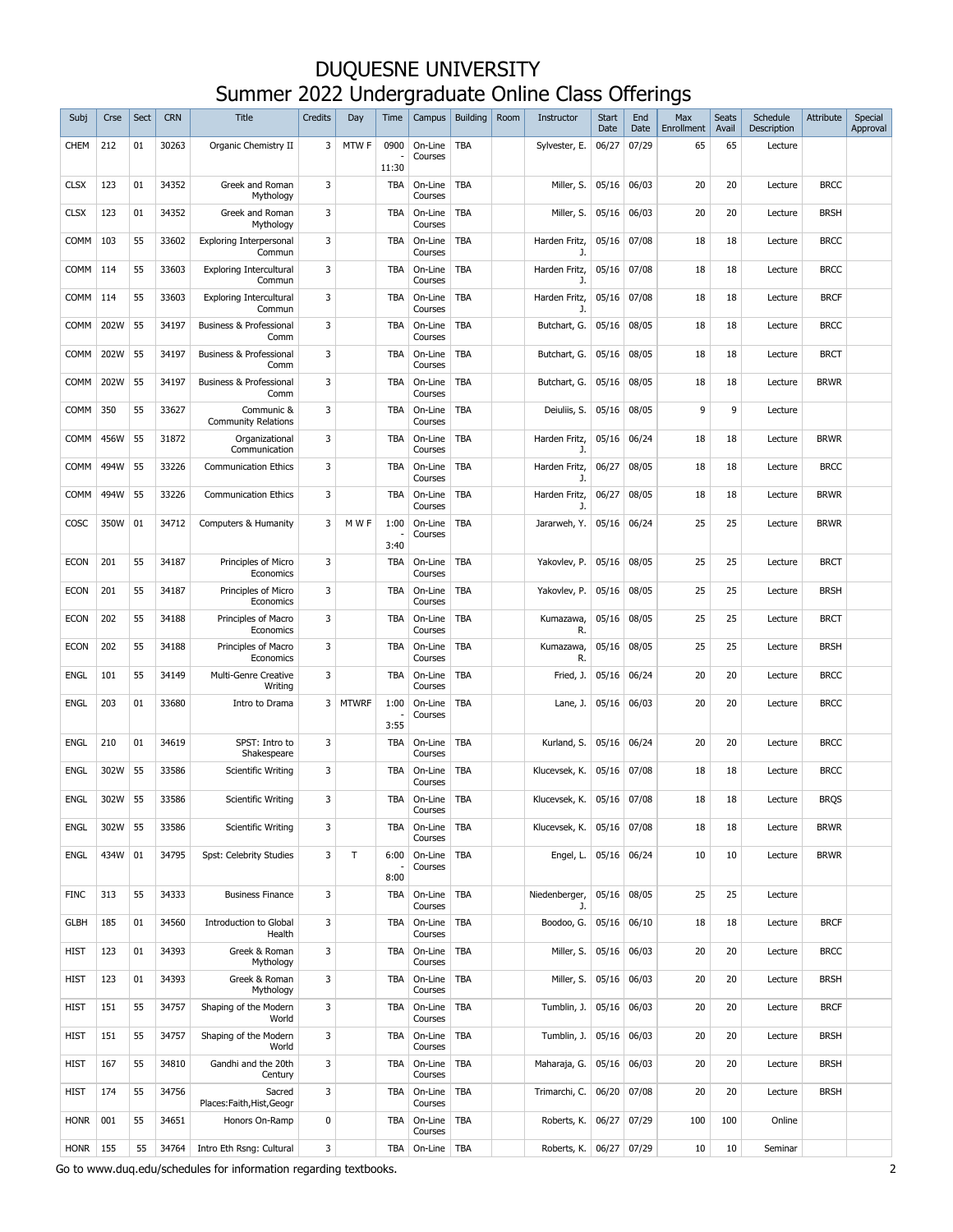| Subj        | Crse | Sect | <b>CRN</b> | <b>Title</b>                           | <b>Credits</b> | Day         | Time                | Campus             | <b>Building</b> | Room | Instructor    | <b>Start</b><br>Date | End<br>Date | Max<br>Enrollment | <b>Seats</b><br>Avail | Schedule<br><b>Description</b> | Attribute   | Special<br>Approval |
|-------------|------|------|------------|----------------------------------------|----------------|-------------|---------------------|--------------------|-----------------|------|---------------|----------------------|-------------|-------------------|-----------------------|--------------------------------|-------------|---------------------|
|             |      |      |            | Diff                                   |                |             |                     | Courses            |                 |      |               |                      |             |                   |                       |                                |             |                     |
| <b>HONR</b> | 275  | 55   | 33818      | <b>Advanced Honors I</b>               | $\mathbf 0$    |             | <b>TBA</b>          | On-Line<br>Courses | <b>TBA</b>      |      | Roberts, K.   | 05/16                | 08/05       | 10                | 10                    | Online                         | <b>BRWR</b> |                     |
| <b>HONR</b> | 295  | 55   | 33819      | Honors Research                        | $\mathbf 0$    |             | <b>TBA</b>          | On-Line<br>Courses | <b>TBA</b>      |      | Roberts, K.   | 05/16                | 08/05       | 10                | 10                    | Independent<br>Study           |             |                     |
| <b>HONR</b> | 300  | 55   | 33820      | <b>Honors Directed</b><br>Readings     | $1 - 9$        |             | <b>TBA</b>          | On-Line<br>Courses | <b>TBA</b>      |      | Roberts, K.   | 05/16                | 08/05       | 10                | 10                    | Independent<br>Study           | <b>BRWR</b> |                     |
| <b>HONR</b> | 375  | 55   | 33821      | Advanced Honors II                     | $\mathbf{0}$   |             | <b>TBA</b>          | On-Line<br>Courses | <b>TBA</b>      |      | Roberts, K.   | 05/16                | 08/05       | 10                | 10                    | Online                         |             |                     |
| <b>HONR</b> | 395  | 55   | 33822      | Honors Fellowship                      | $\mathbf 0$    |             | <b>TBA</b>          | On-Line<br>Courses | <b>TBA</b>      |      | Roberts, K.   | 05/16                | 08/05       | 10                | 10                    | Independent<br>Study           |             |                     |
| <b>HONR</b> | 450  | 55   | 33823      | Honors Senior Project                  | 3              |             | <b>TBA</b>          | On-Line<br>Courses | <b>TBA</b>      |      | Roberts, K.   | 05/16                | 08/05       | 10                | 10                    | Independent<br>Study           | <b>BRWR</b> |                     |
| <b>HONR</b> | 475  | 55   | 33824      | Honors Portfolio                       | $\mathbf 0$    |             | <b>TBA</b>          | On-Line<br>Courses | <b>TBA</b>      |      | Roberts, K.   | 05/16                | 08/05       | 10                | 10                    | Online                         |             |                     |
| <b>HONR</b> | 495  | 55   | 33825      | <b>Advanced Honors</b><br>Symposium    | $\mathbf{0}$   |             | <b>TBA</b>          | On-Line<br>Courses | <b>TBA</b>      |      | Roberts, K.   | 05/16                | 08/05       | 10                | 10                    | Independent<br>Study           |             |                     |
| IR          | 167  | 55   | 34809      | Gandhi and the 20th<br>Century         | 3              |             | <b>TBA</b>          | On-Line<br>Courses | <b>TBA</b>      |      | Maharaja, G.  | 05/16                | 06/03       | 20                | 20                    | Lecture                        | <b>BRSH</b> |                     |
| <b>ISYS</b> | 184  | 01   | 34589      | <b>Business Information</b><br>Systems | 3              | M W         | 0900<br>12:00       | On-Line<br>Courses | <b>TBA</b>      |      | <b>TBA</b>    | 05/16                | 08/05       | 20                | 20                    | Lecture                        |             |                     |
| <b>ISYS</b> | 284  | 01   | 34620      | Data for Decision<br>Making            | 3              | M W         | 0900<br>12:00       | On-Line<br>Courses | <b>TBA</b>      |      | <b>TBA</b>    | 05/16                | 08/05       | 20                | 20                    | Lecture                        |             |                     |
| <b>MATH</b> | 101  | 01   | 33888      | College Algebra                        | 3              |             | <b>TBA</b>          | On-Line<br>Courses | <b>TBA</b>      |      | Goodburn, M.  | 05/16                | 06/24       | 25                | 25                    | Lecture                        | <b>BRQS</b> |                     |
| <b>MATH</b> | 101  | 55   | 34834      | College Algebra                        | 3              | MWF         | 0930<br>12:10       | On-Line<br>Courses | <b>TBA</b>      |      | Hurl, N.      | 06/27                | 08/05       | 25                | 25                    | Lecture                        | <b>BRQS</b> |                     |
| MATH        | 102  | 01   | 34798      | Problm Slvng w/Crtv<br>Math            | 3              |             | <b>TBA</b>          | On-Line<br>Courses | <b>TBA</b>      |      | Rogus, B.     | 05/16                | 07/08       | 20                | 20                    | Lecture                        | <b>BRQS</b> |                     |
| MATH        | 116  | 01   | 31477      | Calculus II                            | 4              | <b>MTWR</b> | 1:00<br>3:40        | On-Line<br>Courses | <b>TBA</b>      |      | Fleming, J.   | 06/27                | 08/05       | 25                | 25                    | Lecture                        |             |                     |
| <b>MATH</b> | 125  | 55   | 33468      | Fundamentals of<br><b>Statistics</b>   | 3              |             | <b>TBA</b>          | On-Line<br>Courses | <b>TBA</b>      |      | Tierney, S.   | 05/16                | 07/08       | 25                | 25                    | Lecture                        | <b>BRQS</b> |                     |
| <b>MATH</b> | 125  | 56   | 34836      | Fundamentals of<br><b>Statistics</b>   | 3              |             | <b>TBA</b>          | On-Line<br>Courses | <b>TBA</b>      |      | Goodburn, M.  | 06/27                | 08/05       | 25                | 25                    | Lecture                        | <b>BRQS</b> |                     |
| <b>MATH</b> | 215  | 01   | 34799      | Calculus III                           | $\overline{4}$ | <b>MTWR</b> | 0930                | On-Line<br>Courses | <b>TBA</b>      |      | Kim, D.       | 05/16                | 06/24       | 25                | 25                    | Lecture                        |             |                     |
| MDIA        | 465W | 55   | 34096      | <b>Media Ethics</b>                    | 3              |             | 12:10<br><b>TBA</b> | On-Line<br>Courses | <b>TBA</b>      |      | Walck, P.     | 05/16                | 08/05       | 20                | 20                    | Lecture                        | <b>BRWR</b> |                     |
| <b>MDIA</b> | 480  | 01   | 34098      | <b>Independent Study</b>               | $1-6$          |             | <b>TBA</b>          | On-Line<br>Courses | <b>TBA</b>      |      | Vota, J.      | 05/16                | 08/05       | 10                | 10                    | Independent<br>Study           |             |                     |
| <b>MGMT</b> | 262  | 56   | 34444      | Global Insights                        | 3              |             | <b>TBA</b>          | On-Line<br>Courses | <b>TBA</b>      |      | Eppley, S.    | 05/16                | 08/05       | 25                | 25                    | Lecture                        | <b>BRCT</b> |                     |
| MGMT        | 368W | 56   | 33515      | Business Ethics & Global<br>Citzn      | 3              |             | <b>TBA</b>          | On-Line<br>Courses | <b>TBA</b>      |      | Louch, M.     | 05/16                | 08/05       | 25                | 25                    | Lecture                        | <b>BRET</b> |                     |
| <b>MGMT</b> | 368W | 56   | 33515      | Business Ethics & Global<br>Citzn      | 3              |             | <b>TBA</b>          | On-Line<br>Courses | <b>TBA</b>      |      | Louch, M.     | 05/16                | 08/05       | 25                | 25                    | Lecture                        | <b>BRWR</b> |                     |
| <b>MGMT</b> | 493  | 01   | 34468      | Undergrad Rsrch<br>Independent St      | $1 - 6$        |             | <b>TBA</b>          | On-Line<br>Courses | <b>TBA</b>      |      | Dick, R.      | 05/16                | 08/05       | $\mathbf{1}$      |                       | 1 Independent<br>Study         |             |                     |
| <b>MGMT</b> | 499W | 55   | 33420      | Strategic Management                   | 3              |             | <b>TBA</b>          | On-Line<br>Courses | <b>TBA</b>      |      | Metzger, S.   | 05/16                | 08/05       | 15                | 15                    | Lecture                        | <b>BRCP</b> |                     |
| <b>MGMT</b> | 499W | 55   | 33420      | Strategic Management                   | 3              |             | <b>TBA</b>          | On-Line<br>Courses | <b>TBA</b>      |      | Metzger, S.   | 05/16                | 08/05       | 15                | 15                    | Lecture                        | <b>BREL</b> |                     |
| <b>MGMT</b> | 499W | 55   | 33420      | Strategic Management                   | 3              |             | <b>TBA</b>          | On-Line<br>Courses | TBA             |      | Metzger, S.   | 05/16                | 08/05       | 15                | 15                    | Lecture                        | <b>BRWR</b> |                     |
| <b>MKTG</b> | 271  | 55   | 32527      | Mktg & Business<br>Development         | 3              |             | <b>TBA</b>          | On-Line<br>Courses | TBA             |      | Dick, R.      | 05/16                | 08/05       | 25                | 25                    | Lecture                        |             |                     |
| <b>MKTG</b> | 373  | 55   | 34588      | Sales Fundamentals                     | 3              |             | <b>TBA</b>          | On-Line<br>Courses | TBA             |      | Dick, R.      | 05/16                | 08/05       | 25                | 25                    | Lecture                        |             |                     |
| <b>MUNM</b> | 170  | 55   | 33985      | <b>Enjoyment of Music</b>              | 3              |             | <b>TBA</b>          | On-Line<br>Courses | TBA             |      | Blobner, T.   | 05/16                | 08/05       | 20                | 20                    | Lecture                        | <b>BRCC</b> |                     |
| <b>MUNM</b> | 190  | 01   | 34850      | Rock & Roll: An Unruly<br>History      | 3              |             | <b>TBA</b>          | On-Line<br>Courses | TBA             |      | McMasters, R. | 06/20                | 07/29       | 40                | 40                    | Online                         | <b>BRCC</b> |                     |
| <b>MUNM</b> | 191  | 55   | 34849      | That's the Joint: Hist<br>Hip Hop      | 3              |             | <b>TBA</b>          | On-Line<br>Courses | TBA             |      | Lindo, A.     | 05/16                | 08/05       | 60                | 60                    | Lecture                        | <b>BRCC</b> |                     |
| PHIL        | 160  | 01   | 34758      | Reality and Illusion                   | 3              |             | <b>TBA</b>          | On-Line<br>Courses | TBA             |      | Bjalobok, F.  | 05/16                | 07/08       | 20                | 20                    | Seminar                        | <b>BRCC</b> |                     |
| PHIL        | 160  | 01   | 34758      | Reality and Illusion                   | 3              |             |                     | TBA On-Line        | TBA             |      | Bjalobok, F.  | 05/16                | 07/08       | 20                | 20                    | Seminar                        | <b>BRCT</b> |                     |

Go to www.duq.edu/schedules for information regarding textbooks. 33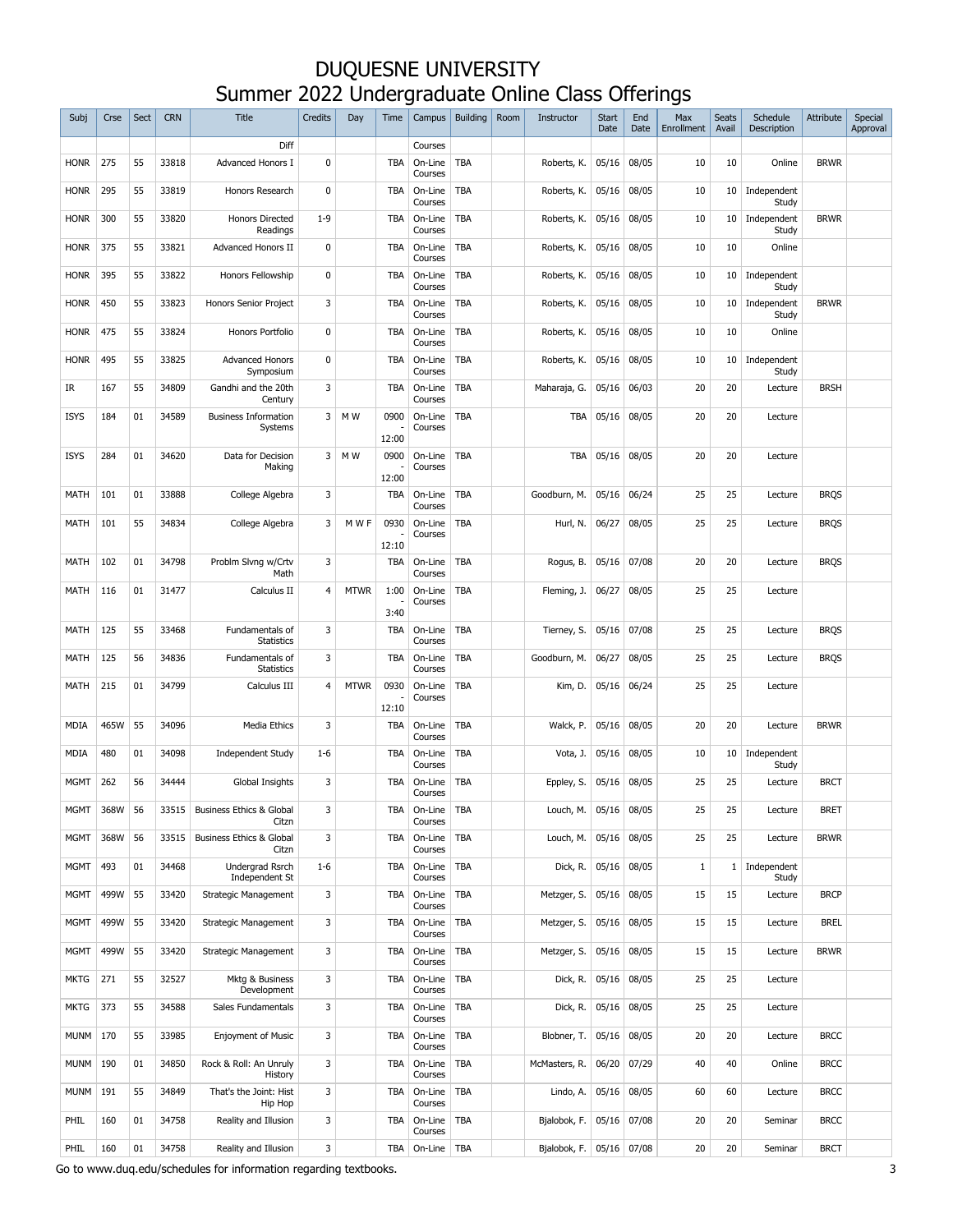| Subj        | Crse | Sect | <b>CRN</b> | <b>Title</b>                          | <b>Credits</b> | Day          | Time                     | Campus             | <b>Building</b> | Room | Instructor  | <b>Start</b><br>Date | End<br>Date | Max<br>Enrollment | <b>Seats</b><br>Avail | Schedule<br>Description | Attribute   | Special<br>Approval |
|-------------|------|------|------------|---------------------------------------|----------------|--------------|--------------------------|--------------------|-----------------|------|-------------|----------------------|-------------|-------------------|-----------------------|-------------------------|-------------|---------------------|
|             |      |      |            |                                       |                |              |                          | Courses            |                 |      |             |                      |             |                   |                       |                         |             |                     |
| PHIL        | 206  | 01   | 33860      | Philosophy & Film                     | 3              |              | <b>TBA</b>               | On-Line<br>Courses | TBA             |      | Miller, P.  | 05/16                | 06/24       | 20                | 20                    | Seminar                 | <b>BRCC</b> |                     |
| PHIL        | 239  | 01   | 34761      | <b>Black Mirror and</b><br>Philosophy | 3              |              | <b>TBA</b>               | On-Line<br>Courses | TBA             |      | Miller, P.  | 06/27                | 08/05       | 20                | 20                    | Lecture                 | <b>BRCT</b> |                     |
| <b>PHYS</b> | 124  | 01   | 34715      | Earth Science                         | 3              |              | <b>TBA</b>               | On-Line<br>Courses | TBA             |      | Chapman, E. | 05/16                | 06/10       | 30                | 30                    | Online                  | <b>BRCT</b> |                     |
| <b>PHYS</b> | 124  | 01   | 34715      | Earth Science                         | 3              |              | <b>TBA</b>               | On-Line<br>Courses | <b>TBA</b>      |      | Chapman, E. | 05/16                | 06/10       | 30                | 30                    | Online                  | <b>BRQS</b> |                     |
| PHYS        | 124  | 01   | 34715      | Earth Science                         | 3              | R            | 10:00                    | On-Line<br>Courses | <b>TBA</b>      |      | Chapman, E. | 06/09                | 06/09       | 30                | 30                    | Online                  | <b>BRCT</b> |                     |
|             |      |      |            |                                       |                |              | 11:15                    |                    |                 |      |             |                      |             |                   |                       |                         |             |                     |
| PHYS        | 124  | 01   | 34715      | Earth Science                         | 3              | R            | 10:00                    | On-Line<br>Courses | TBA             |      | Chapman, E. | 06/09                | 06/09       | 30                | 30                    | Online                  | <b>BRQS</b> |                     |
| <b>PHYS</b> | 124  | 01   | 34715      | Earth Science                         | 3              | W            | 11:15<br>10:00           | On-Line            | TBA             |      | Chapman, E. | 06/01                | 06/01       | 30                | 30                    | Online                  | <b>BRCT</b> |                     |
|             |      |      |            |                                       |                |              | 11:15                    | Courses            |                 |      |             |                      |             |                   |                       |                         |             |                     |
| <b>PHYS</b> | 124  | 01   | 34715      | Earth Science                         | 3              | W            | 10:00<br>11:15           | On-Line<br>Courses | TBA             |      | Chapman, E. | 06/01                | 06/01       | 30                | 30                    | Online                  | <b>BRQS</b> |                     |
| <b>PHYS</b> | 124  | 01   | 34715      | Earth Science                         | 3              | $\mathsf{T}$ | 10:00                    | On-Line            | <b>TBA</b>      |      | Chapman, E. | 05/24                | 05/24       | 30                | 30                    | Online                  | <b>BRCT</b> |                     |
|             |      |      |            |                                       |                |              | 11:15                    | Courses            |                 |      |             |                      |             |                   |                       |                         |             |                     |
| <b>PHYS</b> | 124  | 01   | 34715      | Earth Science                         | 3              | $\mathsf{T}$ | 10:00<br>11:15           | On-Line<br>Courses | <b>TBA</b>      |      | Chapman, E. | 05/24                | 05/24       | 30                | 30                    | Online                  | <b>BRQS</b> |                     |
| <b>PHYS</b> | 201  | 01   | 30226      | Physics for Life Sciences<br>П        | 3              | <b>TWRF</b>  | 0830                     | On-Line<br>Courses | <b>TBA</b>      |      | Ozimek, D.  | 05/24                | 06/24       | 30                | 30                    | Lecture                 | <b>BRQS</b> |                     |
|             |      |      |            |                                       |                |              | 10:20                    |                    |                 |      |             |                      |             |                   |                       |                         |             |                     |
| <b>PHYS</b> | 201  | 01   | 30226      | Physics for Life Sciences             | 3              | М            | 0830<br>10:20            | On-Line<br>Courses | <b>TBA</b>      |      | Ozimek, D.  | 05/23                | 05/23       | 30                | 30                    | Lecture                 | <b>BRQS</b> |                     |
| <b>PHYS</b> | 201L | 01   | 34570      | Physics for Life Sci I Lab            | 1              | ΤR           | 10:30                    | On-Line            | TBA             |      | Ozimek, D.  | 05/24                | 06/24       | 24                | 24                    | Laboratory              |             |                     |
|             |      |      |            |                                       |                |              | 12:20                    | Courses            |                 |      |             |                      |             |                   |                       |                         |             |                     |
| <b>PHYS</b> | 201L | 01   | 34570      | Physics for Life Sci I Lab            | 1              | М            | 0830                     | On-Line<br>Courses | <b>TBA</b>      |      | Ozimek, D.  | 05/24                | 06/24       | 24                | 24                    | Laboratory              |             |                     |
| <b>PHYS</b> | 201R | 01   | 31298      | Physic for Life Sciences              | 0              | M W F        | 10:20<br>10:30           | On-Line            | <b>TBA</b>      |      | Ozimek, D.  | 05/23                | 06/24       | 30                | 30                    | Recitation              |             |                     |
|             |      |      |            | I Rec                                 |                |              | 11:20                    | Courses            |                 |      |             |                      |             |                   |                       |                         |             |                     |
| PHYS        | 202  | 01   | 30228      | Physics for Life Sciences<br>П        | 3              | <b>TWRF</b>  | 0830                     | On-Line<br>Courses | <b>TBA</b>      |      | Ozimek, D.  | 06/28                | 07/29       | 20                | 20                    | Lecture                 |             |                     |
|             |      |      |            |                                       |                |              | 10:20                    |                    |                 |      |             |                      |             |                   |                       |                         |             |                     |
| <b>PHYS</b> | 202  | 01   | 30228      | Physics for Life Sciences<br>П        | 3              | M            | 0830<br>10:20            | On-Line<br>Courses | <b>TBA</b>      |      | Ozimek, D.  | 06/27                | 06/27       | 20                | 20                    | Lecture                 |             |                     |
| <b>PHYS</b> | 202L | 01   | 34571      | Physics for Life Sci II<br>Lab        | $\mathbf{1}$   | <b>TR</b>    | 10:30<br>٠               | On-Line<br>Courses | <b>TBA</b>      |      | Ozimek, D.  | 06/27                | 07/29       | 20                | 20                    | Laboratory              |             |                     |
| <b>PHYS</b> | 202L | 01   | 34571      | Physics for Life Sci II               | $\mathbf{1}$   | M            | 12:20<br>0830            | On-Line            | <b>TBA</b>      |      | Ozimek, D.  | 06/28                | 07/29       | 20                | 20                    |                         |             |                     |
|             |      |      |            | Lab                                   |                |              | 10:20                    | Courses            |                 |      |             |                      |             |                   |                       | Laboratory              |             |                     |
| PHYS        | 202R | 01   | 31299      | Phys for Life Sciences II<br>Rec      | 0              | M W F        | 10:30                    | On-Line<br>Courses | <b>TBA</b>      |      | Ozimek, D.  | 06/27                | 07/29       | 20                | 20                    | Recitation              |             |                     |
| <b>PHYS</b> | 211  | 01   | 34716      | General Analytical                    | 3              | <b>TWRF</b>  | 11:20<br>0830            | On-Line            | <b>TBA</b>      |      | Ozimek, D.  | 05/24                | 06/24       | 20                | 20                    | Lecture                 | <b>BRQS</b> |                     |
|             |      |      |            | Physics I                             |                |              | 10:20                    | Courses            |                 |      |             |                      |             |                   |                       |                         |             |                     |
| <b>PHYS</b> | 211  | 01   | 34716      | General Analytical<br>Physics I       | 3              | M            | 0830                     | On-Line<br>Courses | TBA             |      | Ozimek, D.  | 05/23                | 05/23       | 20                | 20                    | Lecture                 | <b>BRQS</b> |                     |
| <b>PHYS</b> | 211L | 01   | 34718      | Gen Analytical Physics I              | $\mathbf{1}$   | TR           | 10:20<br>10:30           | On-Line            | <b>TBA</b>      |      | Huster, M.  | 05/24                | 06/24       | 20                | 20                    | Laboratory              |             |                     |
|             |      |      |            | Lab                                   |                |              | 12:20                    | Courses            |                 |      |             |                      |             |                   |                       |                         |             |                     |
| <b>PHYS</b> | 211L | 01   | 34718      | Gen Analytical Physics I<br>Lab       | $\mathbf{1}$   | М            | 0830<br>10:20            | On-Line<br>Courses | <b>TBA</b>      |      | Huster, M.  | 05/24                | 06/24       | 20                | 20                    | Laboratory              |             |                     |
| PHYS        | 211R | 01   | 34717      | Gen Analytical Physics I              | 0              | M W F        | 10:30                    | On-Line            | <b>TBA</b>      |      | Ozimek, D.  | 05/23                | 06/24       | 20                | 20                    | Recitation              |             |                     |
|             |      |      |            | Rec                                   |                |              | 11:20                    | Courses            |                 |      |             |                      |             |                   |                       |                         |             |                     |
| <b>PHYS</b> | 212  | 01   | 34719      | General Analytical<br>Physics II      | 3              | <b>TWRF</b>  | 0830                     | On-Line<br>Courses | <b>TBA</b>      |      | Ozimek, D.  | 06/28                | 07/29       | 20                | 20                    | Lecture                 |             |                     |
| <b>PHYS</b> | 212  | 01   | 34719      | General Analytical                    | 3              | М            | 10:20<br>0830            | On-Line            | <b>TBA</b>      |      | Ozimek, D.  | 06/27                | 06/27       | 20                | 20                    | Lecture                 |             |                     |
|             |      |      |            | Physics II                            |                |              | $\overline{\phantom{a}}$ | Courses            |                 |      |             |                      |             |                   |                       |                         |             |                     |

Go to www.duq.edu/schedules for information regarding textbooks. 4